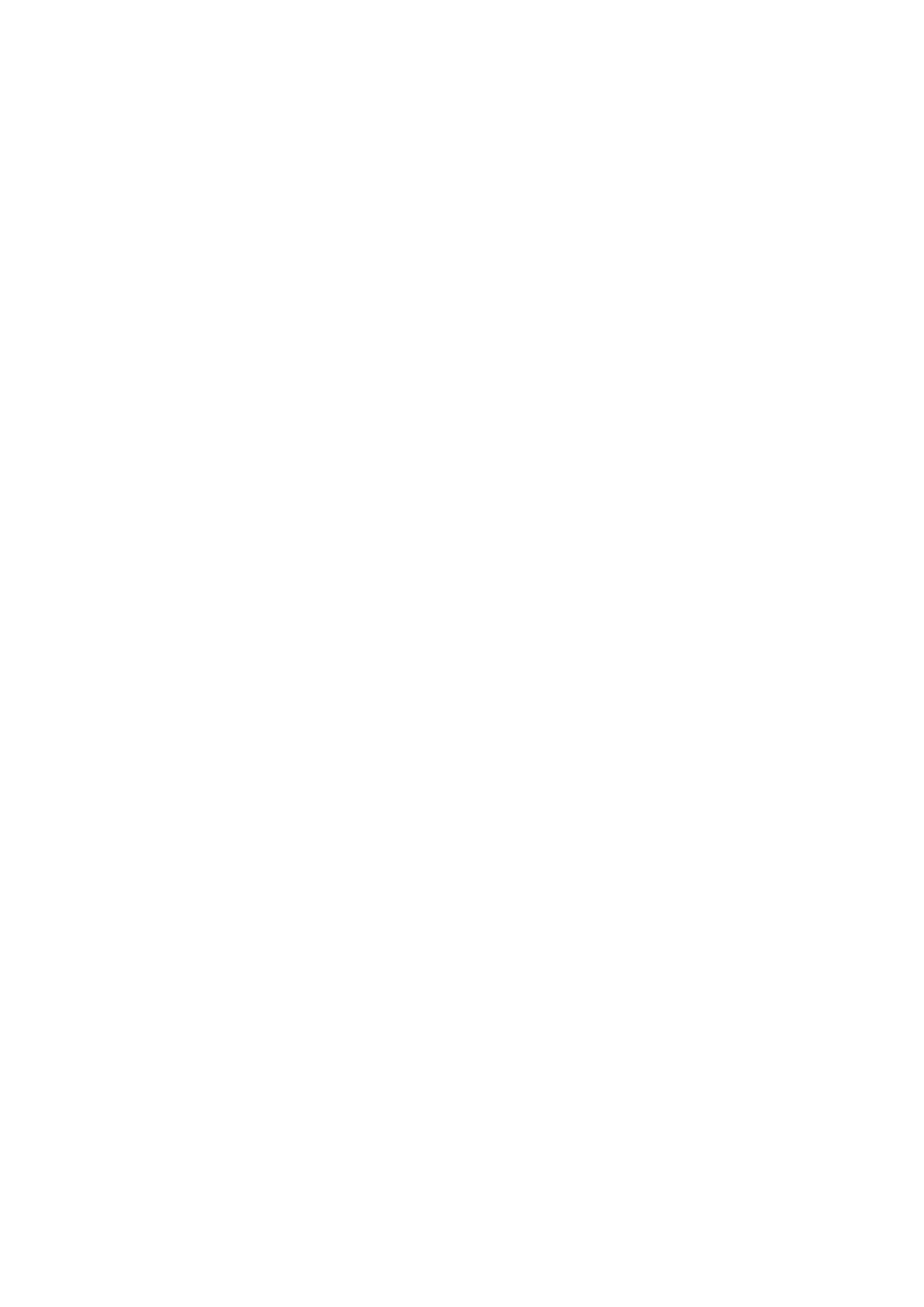#### **DISCLAIMER**

This document describes the work carried out in partial fulfilment of the requirements for the award of the degree of Master of Technology in Remote Sensing and Geographic Information System by Andhra University, Visakhapatnam. The work is carried out at Indian Institute of Remote Sensing, ISRO, Dehradun. All views and opinions expressed therein remain the sole responsibility of the author and do not necessarily represent those of the Institute.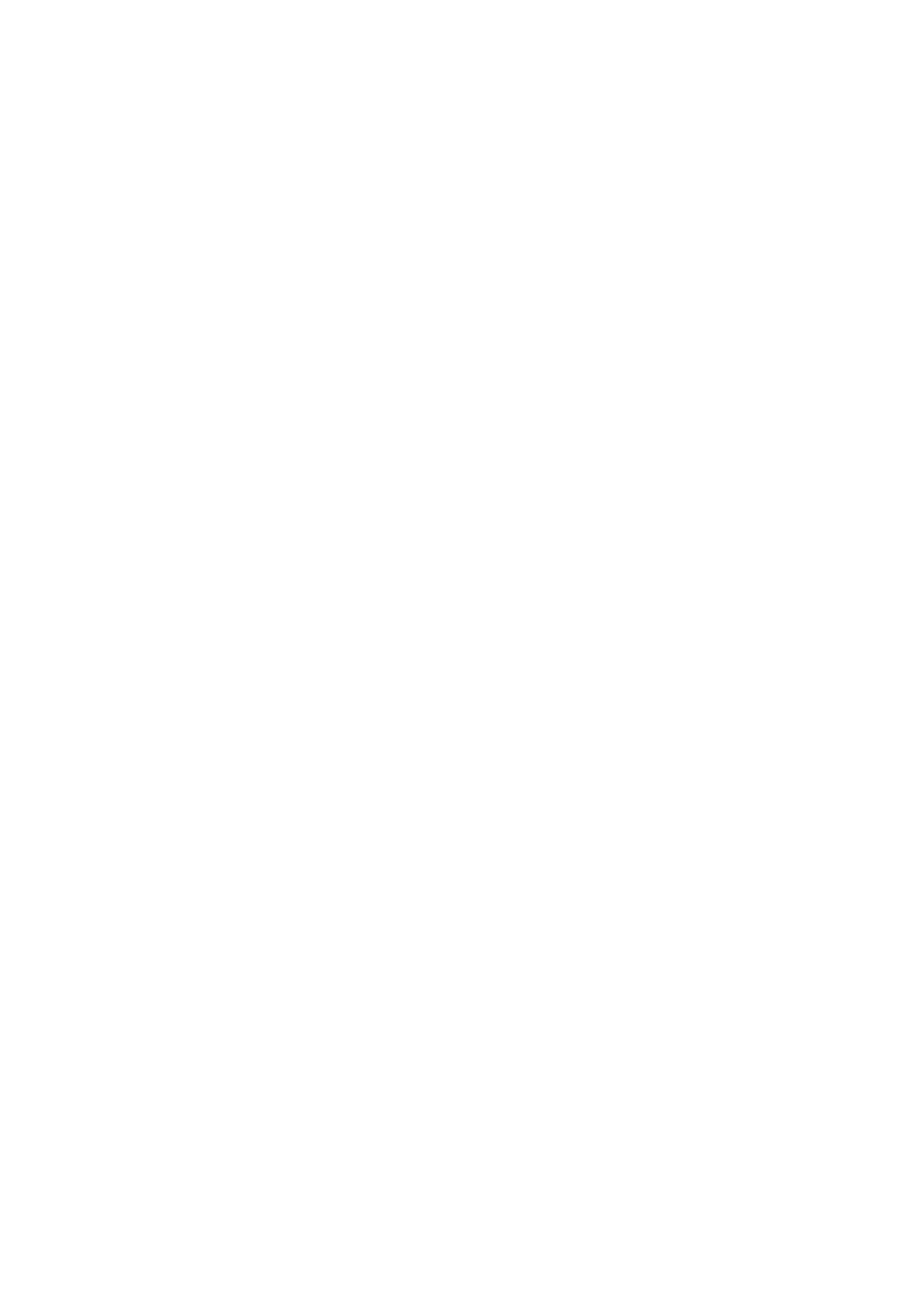### **DECLARATION**

I hereby declare that the work presented in this M.Tech. thesis entitled **Title of Thesis Goes Here** has been carried out by me and further declare that it has not been submitted earlier in part or in whole to any University or Institution for the award of any Degree or Diploma. The work embodied in this thesis has been carried out at Indian Institute of Remote Sensing (IIRS), ISRO, Dehradun under the supervision of Supervisor 1, Designation, Department, IIRS and Supervisor 2, Designation, Department, IIRS. The extent of information derived from the existing literature has been indicated in the body of the thesis at appropriate places giving the source of information.

**Author Name**

Place: Dehradun Date: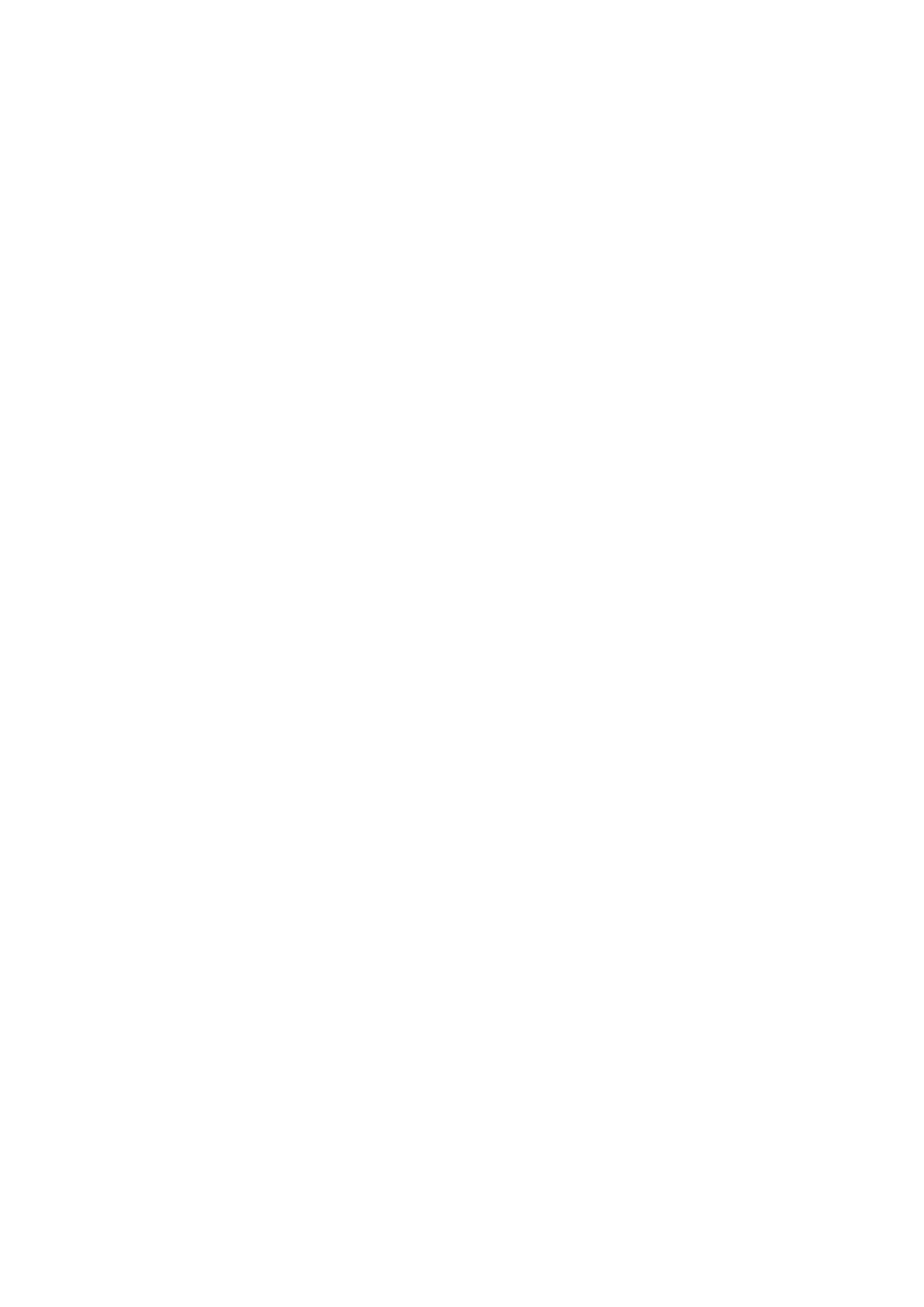#### **CERTIFICATE**

This is to certify that the work reported in this thesis entitled **Title of Thesis Goes Here** has been carried out by **Author Name** in partial fulfilment of the requirement for the award of the degree of **Master of Technology (M.Tech.) in Remote Sensing and Geographic Information System (GIS)** with specialisation in **Water Resources** (2018-2020 batch). The work has been carried out in Water Resources Department (WRD) of Indian Institute of Remote Sensing (IIRS), ISRO, Dehradun under the guidance of Supervisor 1, Designation, Department, IIRS and Supervisor 2, Designation, Department, IIRS.

**————————————— —————————————**

**————————————— —————————————**

**Supervisor 1** Supervisor 2 Designation Designation Department Department IIRS, Dehradun IIRS, Dehradun

**Name of Group Head Name of Dean** IIRS, Dehradun

Group Head Dean (Academics) Department IIRS, Dehradun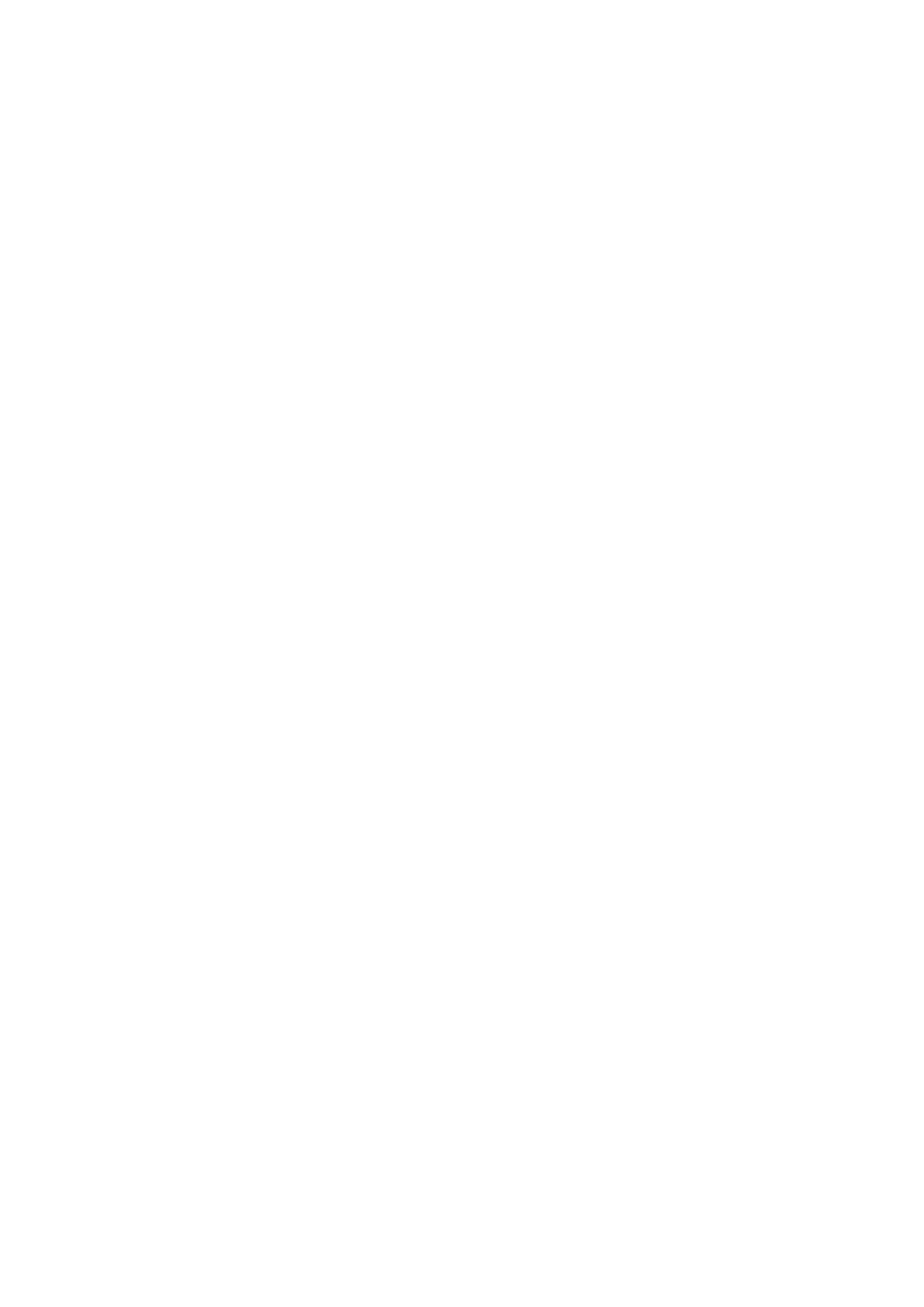## **Acknowledgements**

Acknowledgement Goes Here...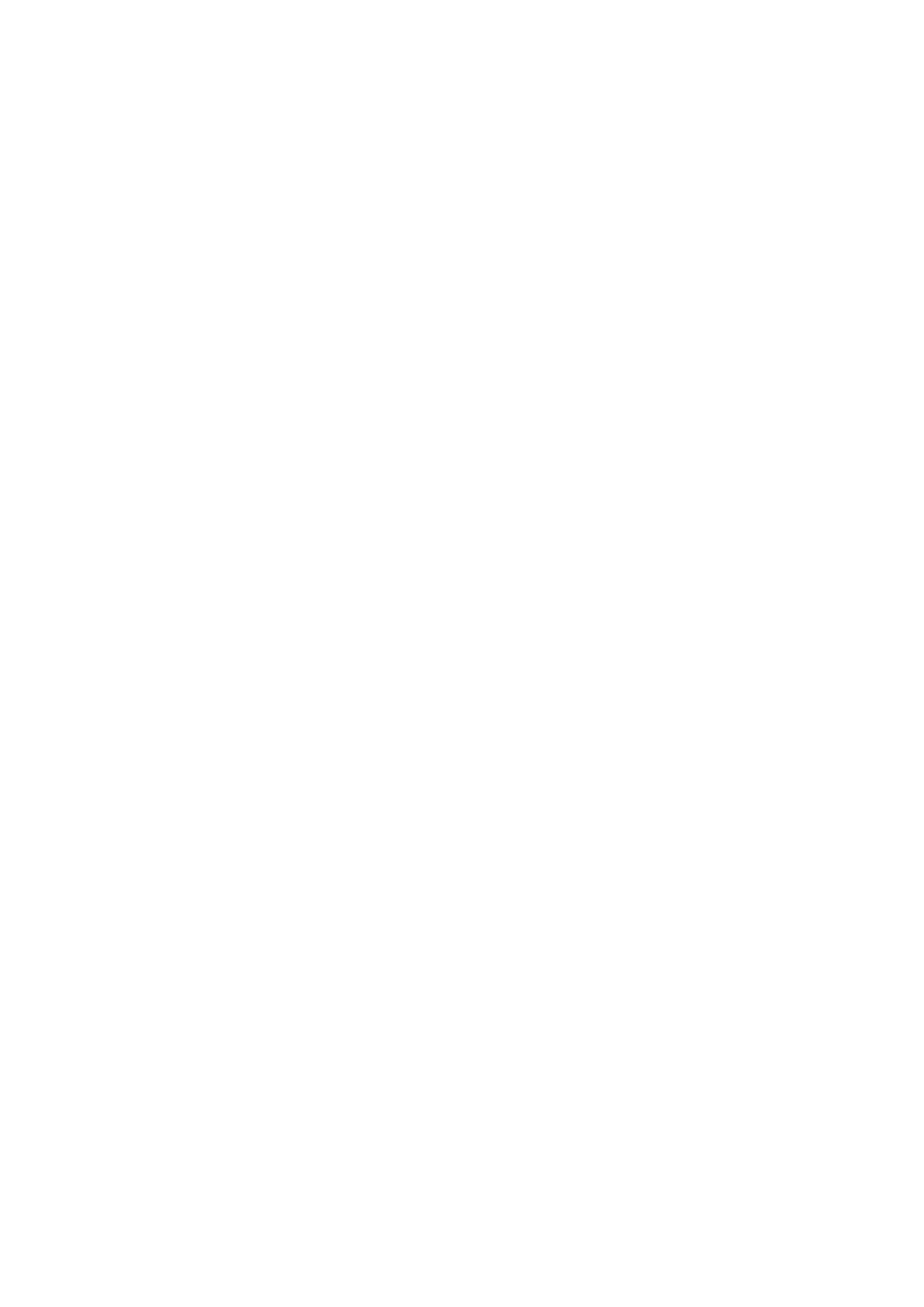## **Contents**

| 1                       |     | Introduction                  |                                       | $\mathbf{1}$ |  |  |  |  |  |  |  |  |  |  |  |  |
|-------------------------|-----|-------------------------------|---------------------------------------|--------------|--|--|--|--|--|--|--|--|--|--|--|--|
|                         | 1.1 |                               |                                       | $\mathbf{1}$ |  |  |  |  |  |  |  |  |  |  |  |  |
|                         |     | 1.1.1                         |                                       | $\mathbf{1}$ |  |  |  |  |  |  |  |  |  |  |  |  |
|                         |     | 1.1.2                         |                                       | $\mathbf{1}$ |  |  |  |  |  |  |  |  |  |  |  |  |
|                         | 1.2 |                               |                                       | $\mathbf{1}$ |  |  |  |  |  |  |  |  |  |  |  |  |
|                         | 1.3 |                               |                                       | $\mathbf{1}$ |  |  |  |  |  |  |  |  |  |  |  |  |
|                         | 1.4 |                               |                                       | $\mathbf{1}$ |  |  |  |  |  |  |  |  |  |  |  |  |
| $\overline{2}$          |     | <b>Literature Review</b><br>3 |                                       |              |  |  |  |  |  |  |  |  |  |  |  |  |
|                         | 2.1 |                               |                                       | 3            |  |  |  |  |  |  |  |  |  |  |  |  |
|                         |     | 2.1.1                         |                                       | 3            |  |  |  |  |  |  |  |  |  |  |  |  |
|                         |     |                               |                                       | 3            |  |  |  |  |  |  |  |  |  |  |  |  |
| 3                       |     |                               | <b>Study area, Datasets and Tools</b> | 5            |  |  |  |  |  |  |  |  |  |  |  |  |
|                         | 3.1 |                               |                                       | 5            |  |  |  |  |  |  |  |  |  |  |  |  |
|                         |     | 3.1.1                         |                                       | 5            |  |  |  |  |  |  |  |  |  |  |  |  |
|                         |     |                               |                                       | 5            |  |  |  |  |  |  |  |  |  |  |  |  |
| $\overline{\mathbf{4}}$ |     | Methodology<br>7              |                                       |              |  |  |  |  |  |  |  |  |  |  |  |  |
|                         | 4.1 |                               |                                       | 7            |  |  |  |  |  |  |  |  |  |  |  |  |
|                         |     | 4.1.1                         |                                       | 7            |  |  |  |  |  |  |  |  |  |  |  |  |
|                         |     |                               |                                       | 7            |  |  |  |  |  |  |  |  |  |  |  |  |
| 5                       |     |                               | <b>Results and Discussion</b>         | 9            |  |  |  |  |  |  |  |  |  |  |  |  |
|                         | 5.1 |                               |                                       | 9            |  |  |  |  |  |  |  |  |  |  |  |  |
|                         |     | 5.1.1                         |                                       | 9            |  |  |  |  |  |  |  |  |  |  |  |  |
|                         |     |                               |                                       | 9            |  |  |  |  |  |  |  |  |  |  |  |  |
| 6                       |     |                               | <b>Summary and Conclusion</b>         | 11           |  |  |  |  |  |  |  |  |  |  |  |  |
|                         | 6.1 |                               |                                       | 11           |  |  |  |  |  |  |  |  |  |  |  |  |
|                         |     | 6.1.1                         |                                       | 11           |  |  |  |  |  |  |  |  |  |  |  |  |
|                         |     |                               |                                       | 11           |  |  |  |  |  |  |  |  |  |  |  |  |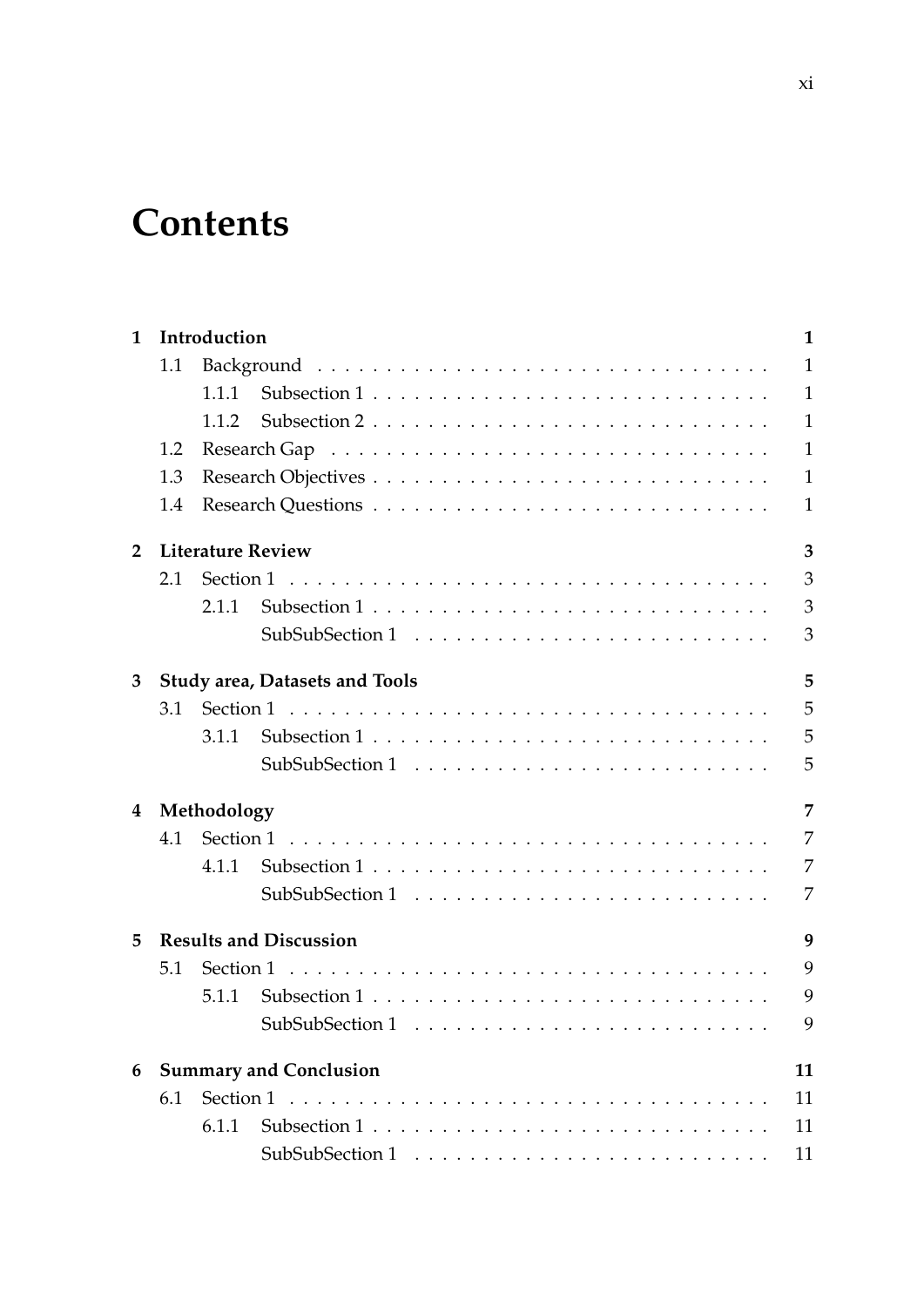#### **[A Appendix A](#page-36-0) 13**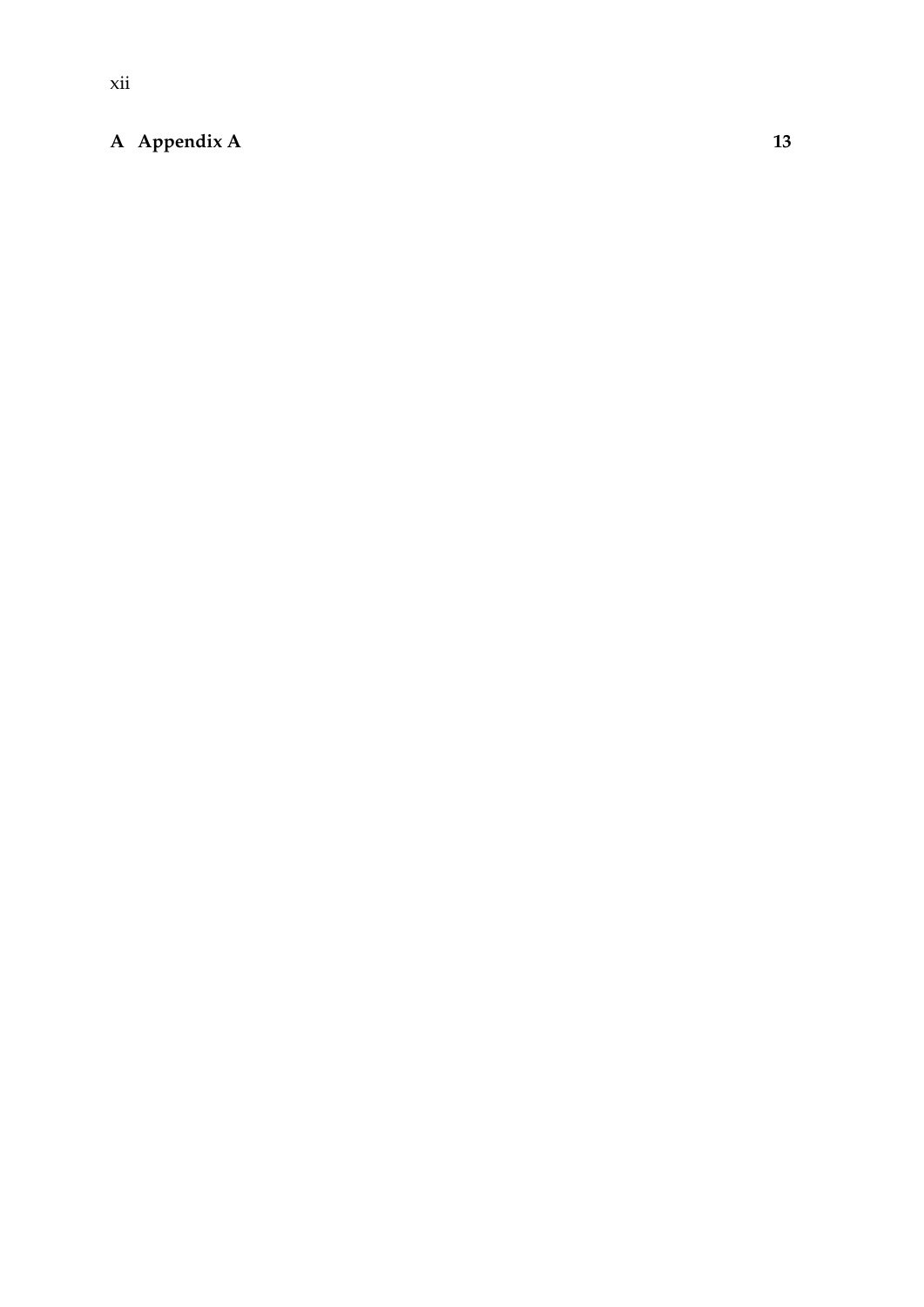## **List of Figures**

|--|--|--|--|--|--|--|--|--|--|--|--|--|--|--|--|--|--|--|--|--|--|--|--|--|--|--|--|--|--|--|--|--|--|--|--|--|--|--|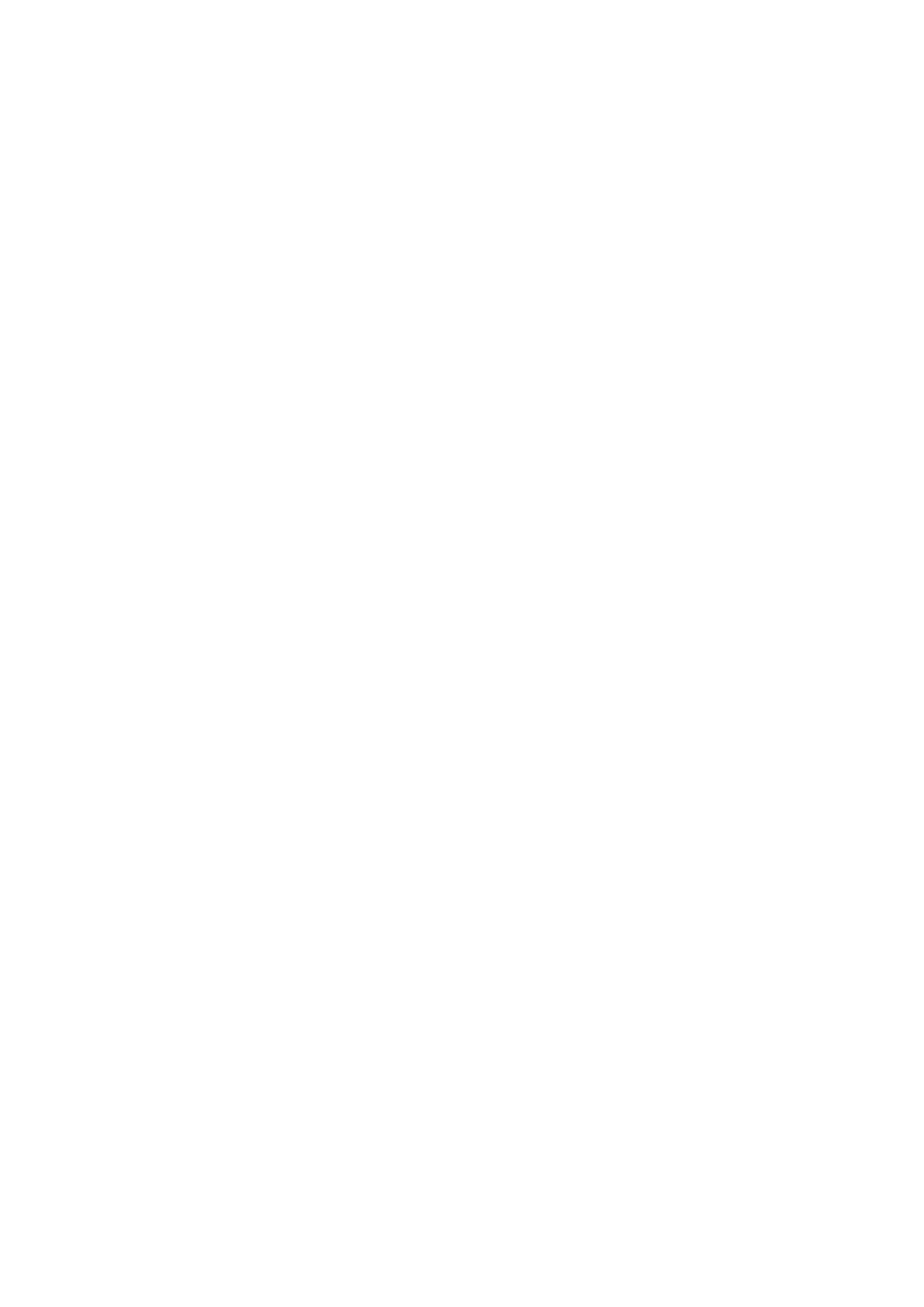## **List of Tables**

|--|--|--|--|--|--|--|--|--|--|--|--|--|--|--|--|--|--|--|--|--|--|--|--|--|--|--|--|--|--|--|--|--|--|--|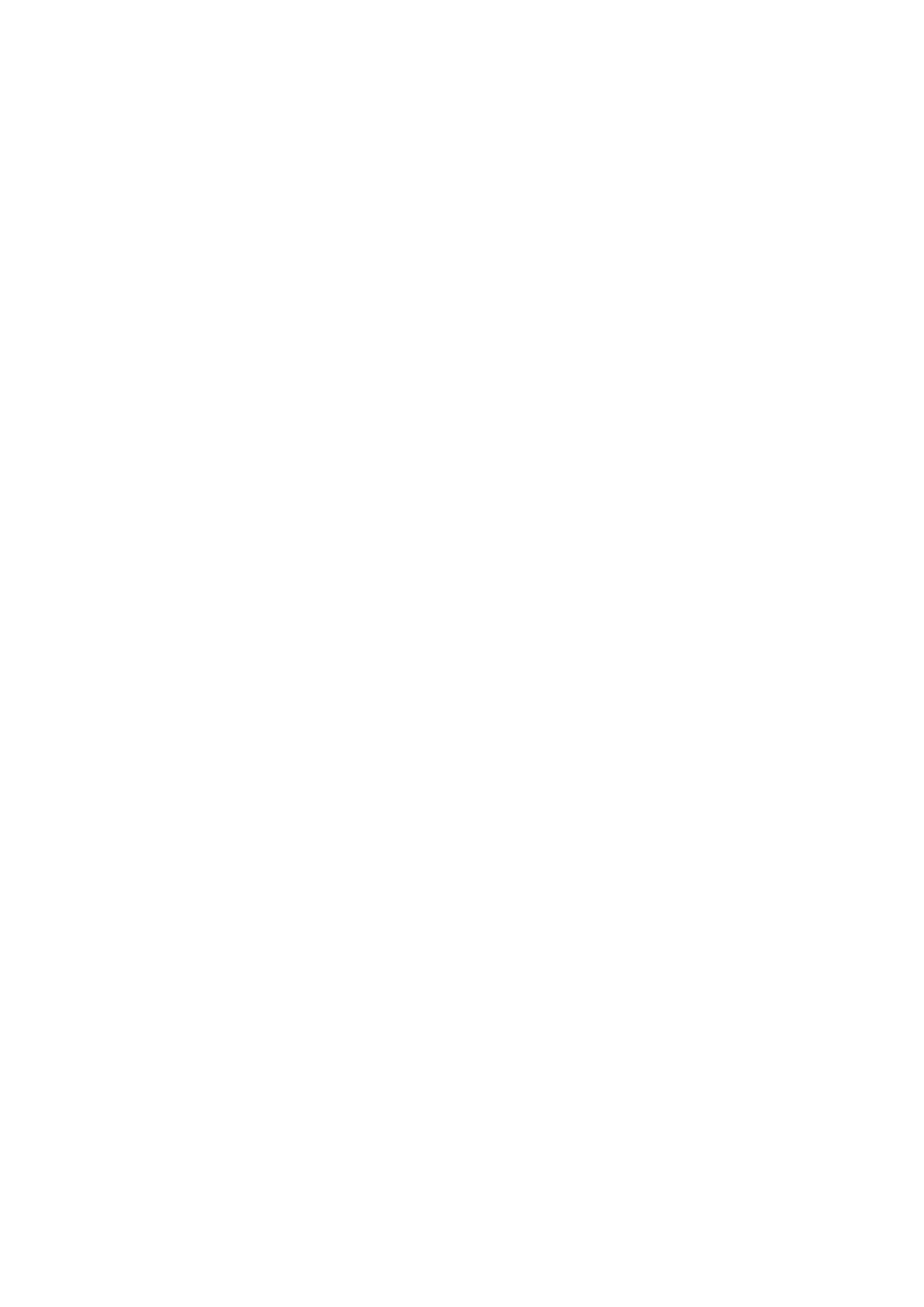## **ABSTRACT**

Abstract goes here...

*Keywords: Keyword 1, Keyword 2, Keyword 3*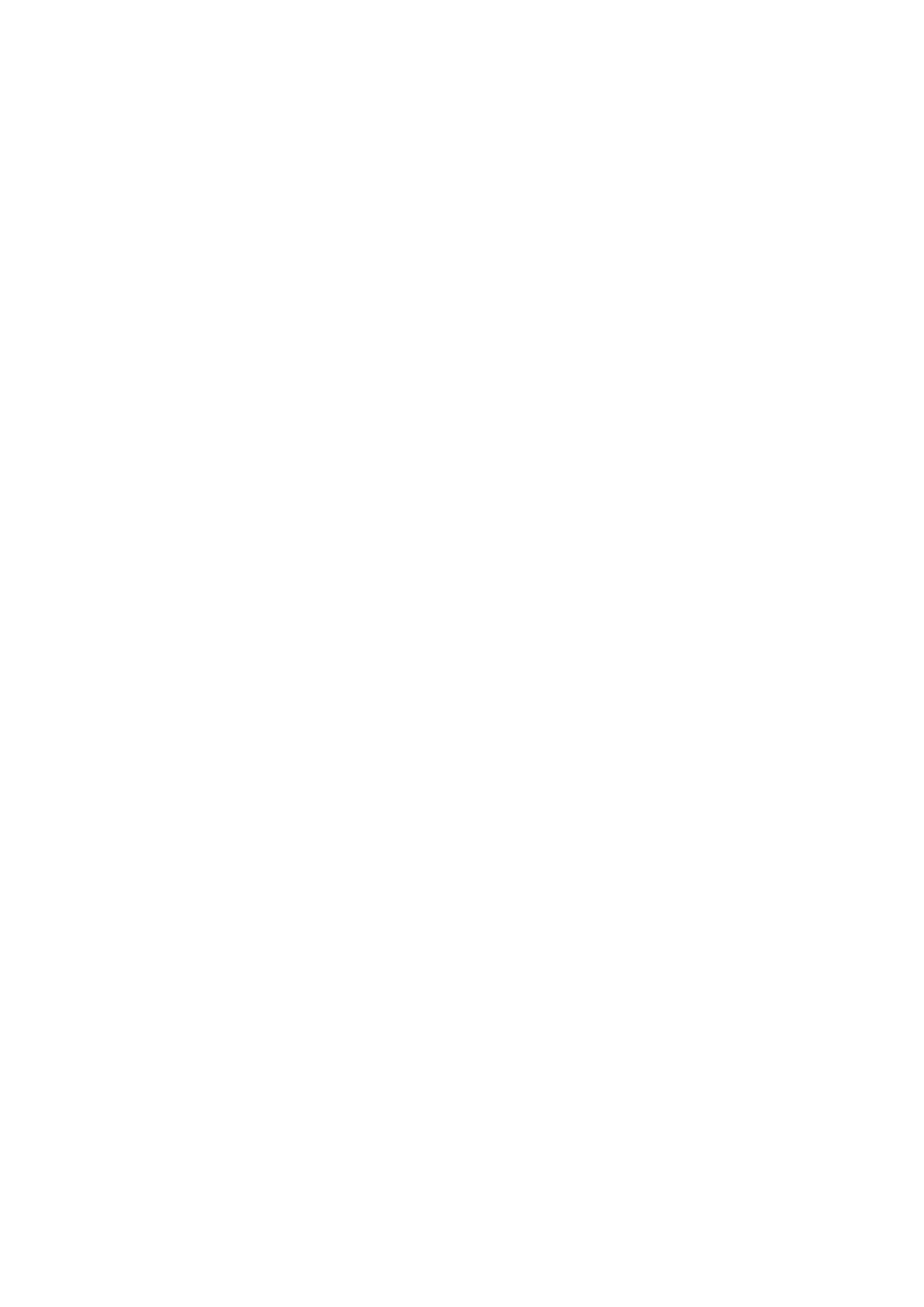## **List of Abbreviations**

| <b>LAH</b> List Abbreviations Here |
|------------------------------------|
| <b>WSF</b> What (it) Stands For    |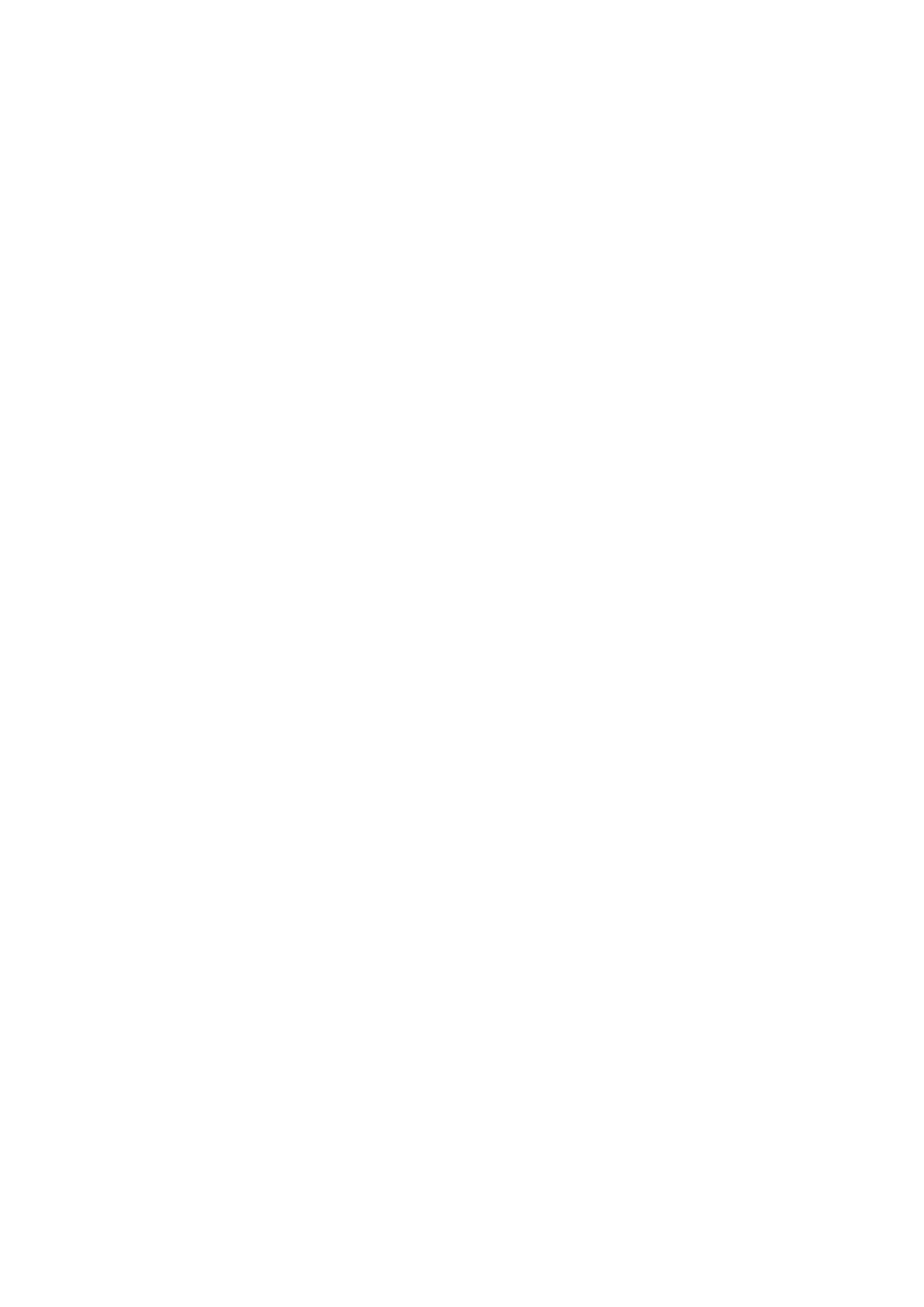## **Physical Constants**

Speed of Light  $c_0 = 2.997\,924\,58 \times 10^8\,\mathrm{m\,s^{-1}}$  (exact) Constant Name *Symbol* = *ConstantValue* with units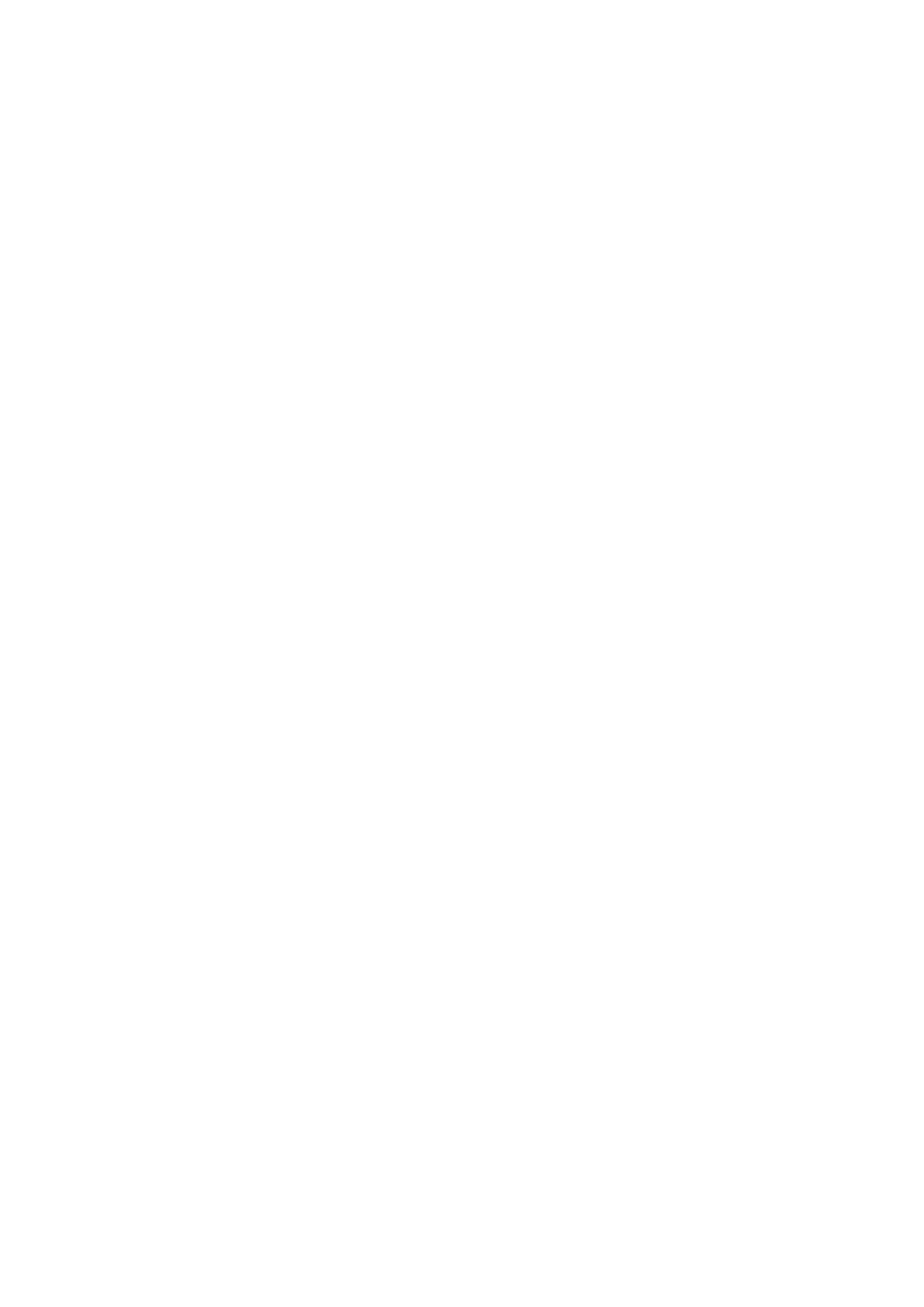#### xxiii

## **List of Symbols**

|    | Symbol Name | Unit         |
|----|-------------|--------------|
| a. | distance m  |              |
| P  | power       | $W (s^{-1})$ |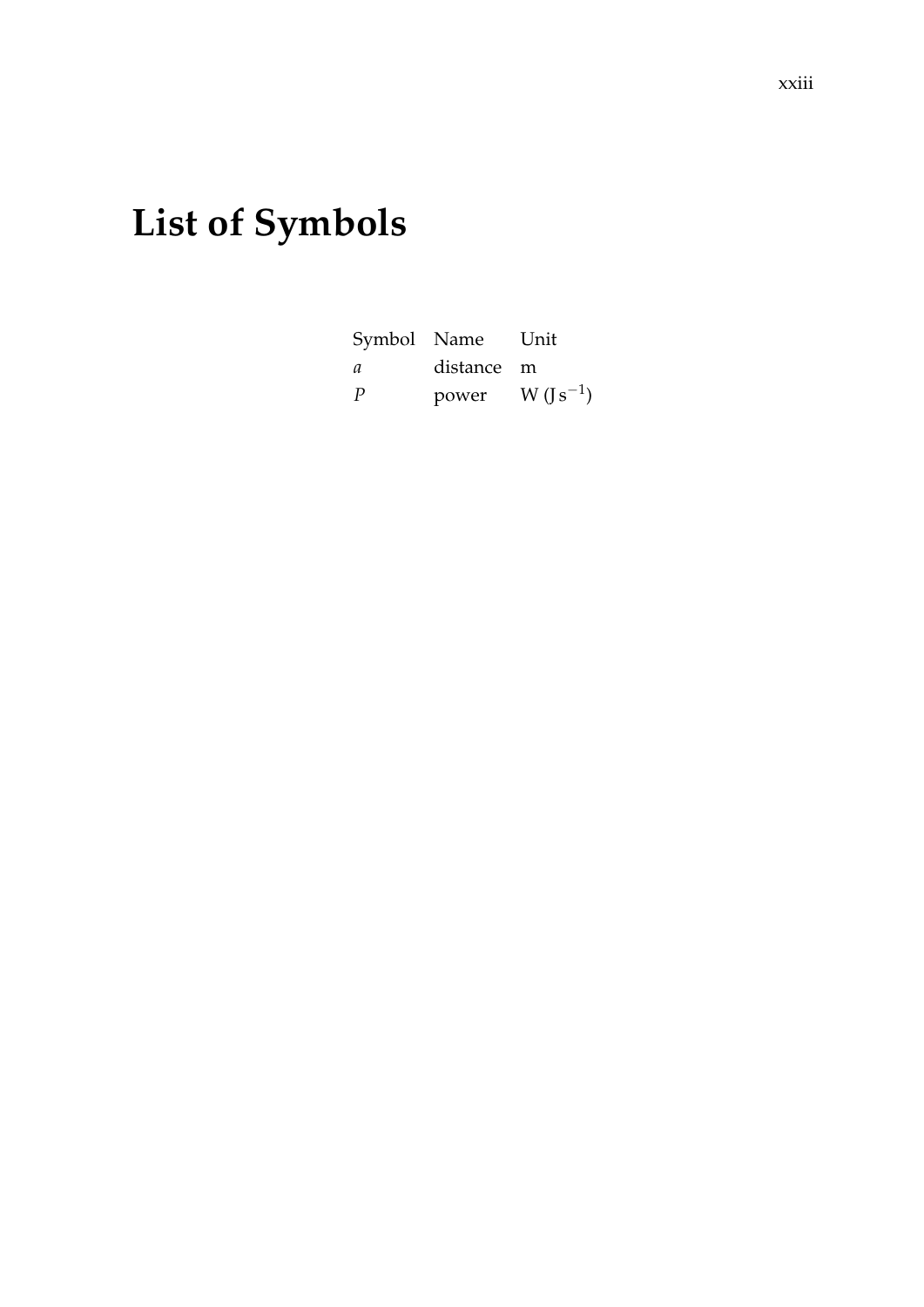# *Dedicated to my family,*

*Person 1 Person 2 Person 3 Person 4*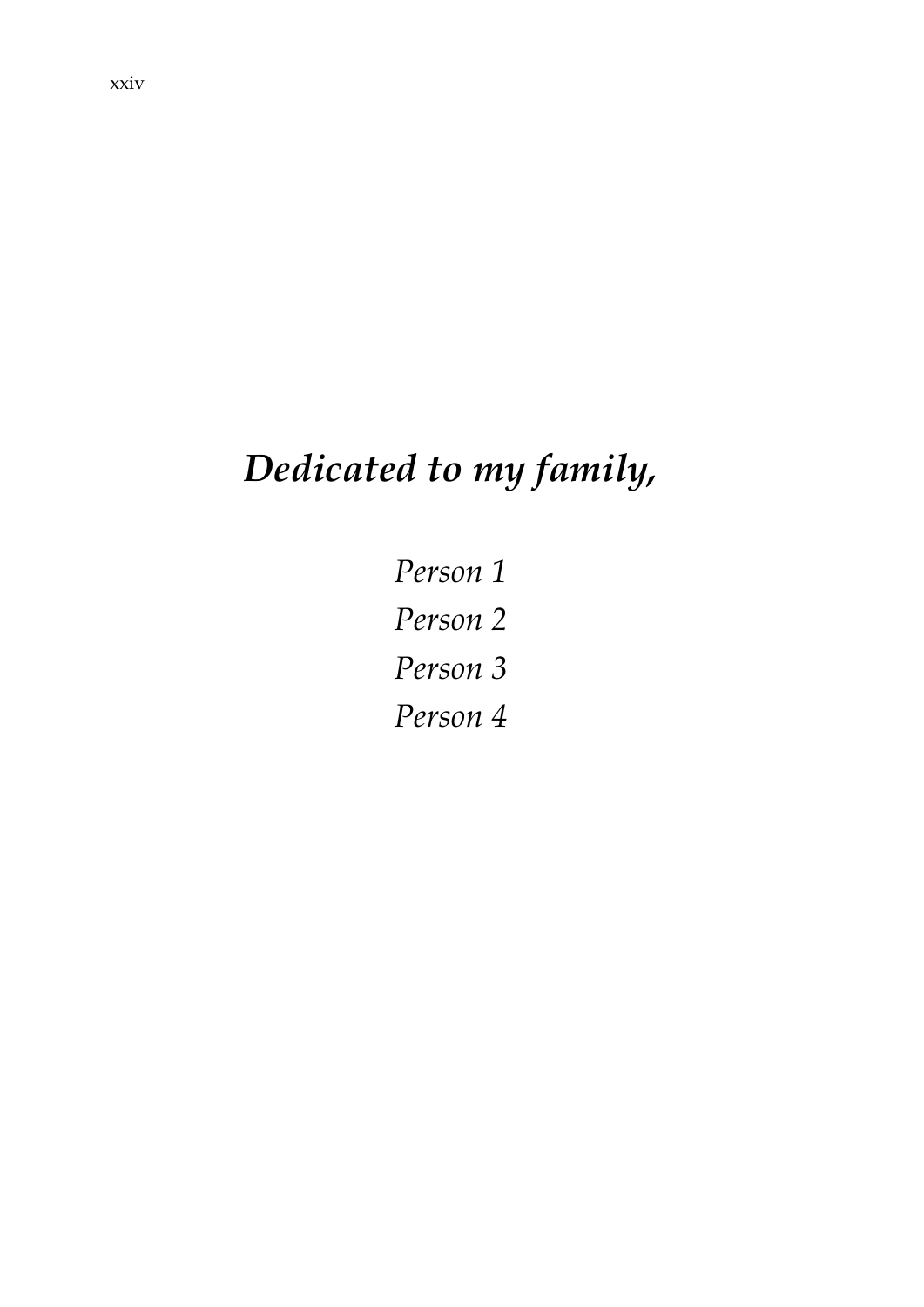## <span id="page-24-0"></span>**Introduction**

#### <span id="page-24-1"></span>**1.1 Background**

Some text goes here...

#### <span id="page-24-2"></span>**1.1.1 Subsection 1**

Some text goes here...

#### <span id="page-24-3"></span>**1.1.2 Subsection 2**

Some text goes here...

#### <span id="page-24-4"></span>**1.2 Research Gap**

Research Gap goes here...

#### <span id="page-24-5"></span>**1.3 Research Objectives**

The objectives of this research are:

- 1. Objective 1
- 2. Objective 2
- 3. Objective 3

#### <span id="page-24-6"></span>**1.4 Research Questions**

The research questions that this project work expects to answer at the end are as follows.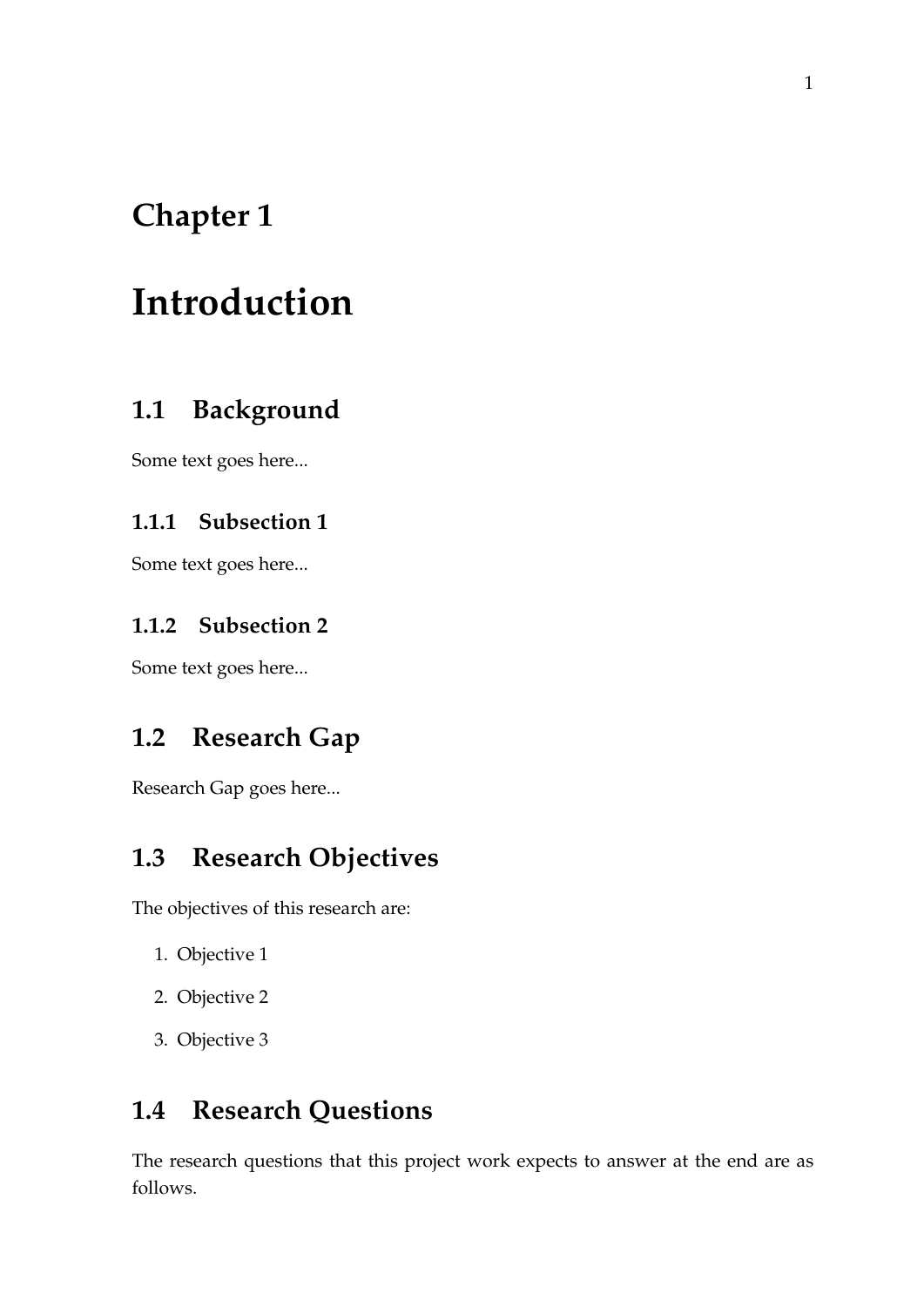- 1. Question 1
- 2. Question 2
- 3. Question 3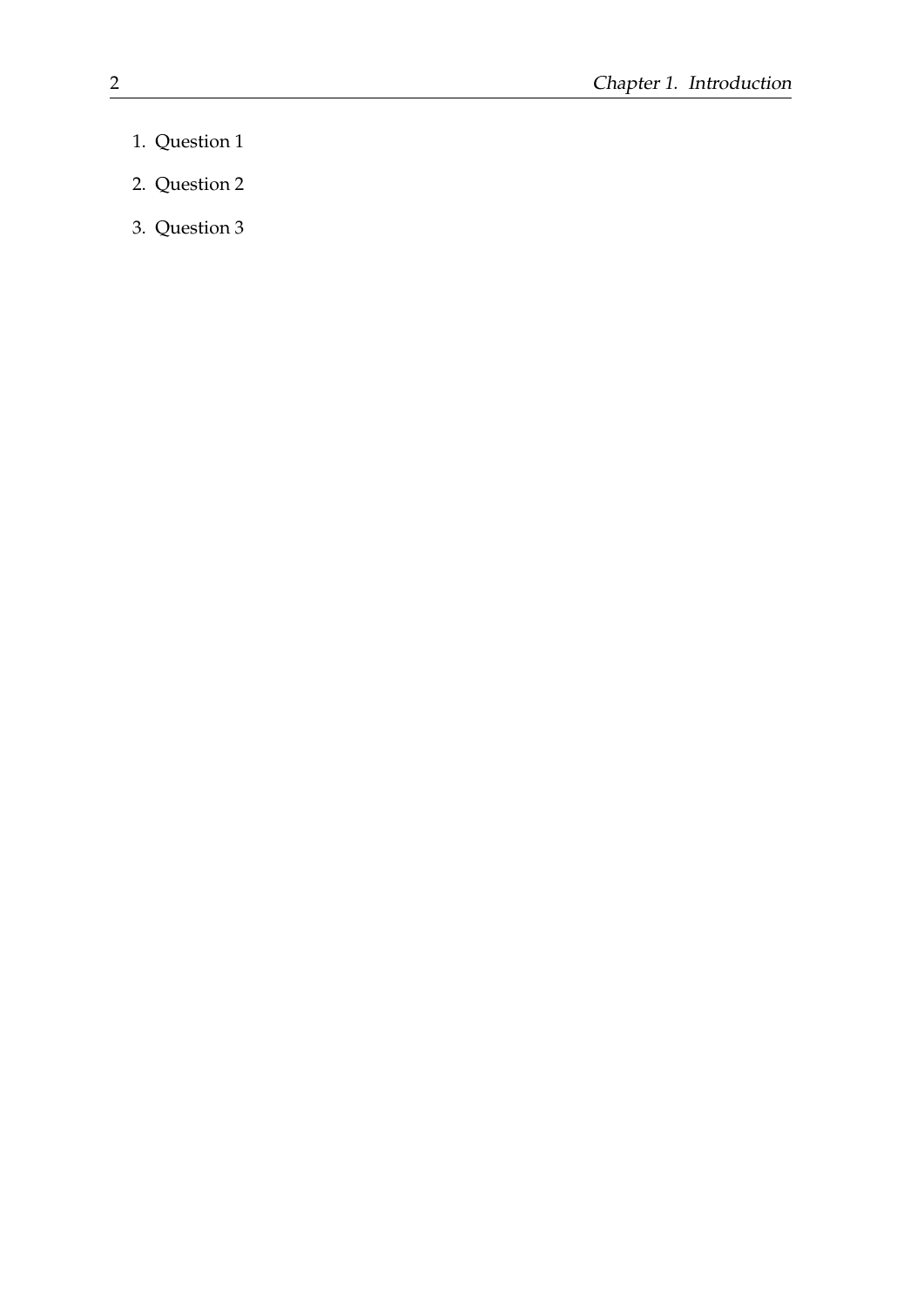## <span id="page-26-0"></span>**Literature Review**

Some text goes here...

#### <span id="page-26-1"></span>**2.1 Section 1**

<span id="page-26-4"></span>Some text goes here...



FIGURE 2.1: Elevation

#### <span id="page-26-2"></span>**2.1.1 Subsection 1**

Some text goes here...

#### <span id="page-26-3"></span>**SubSubSection 1**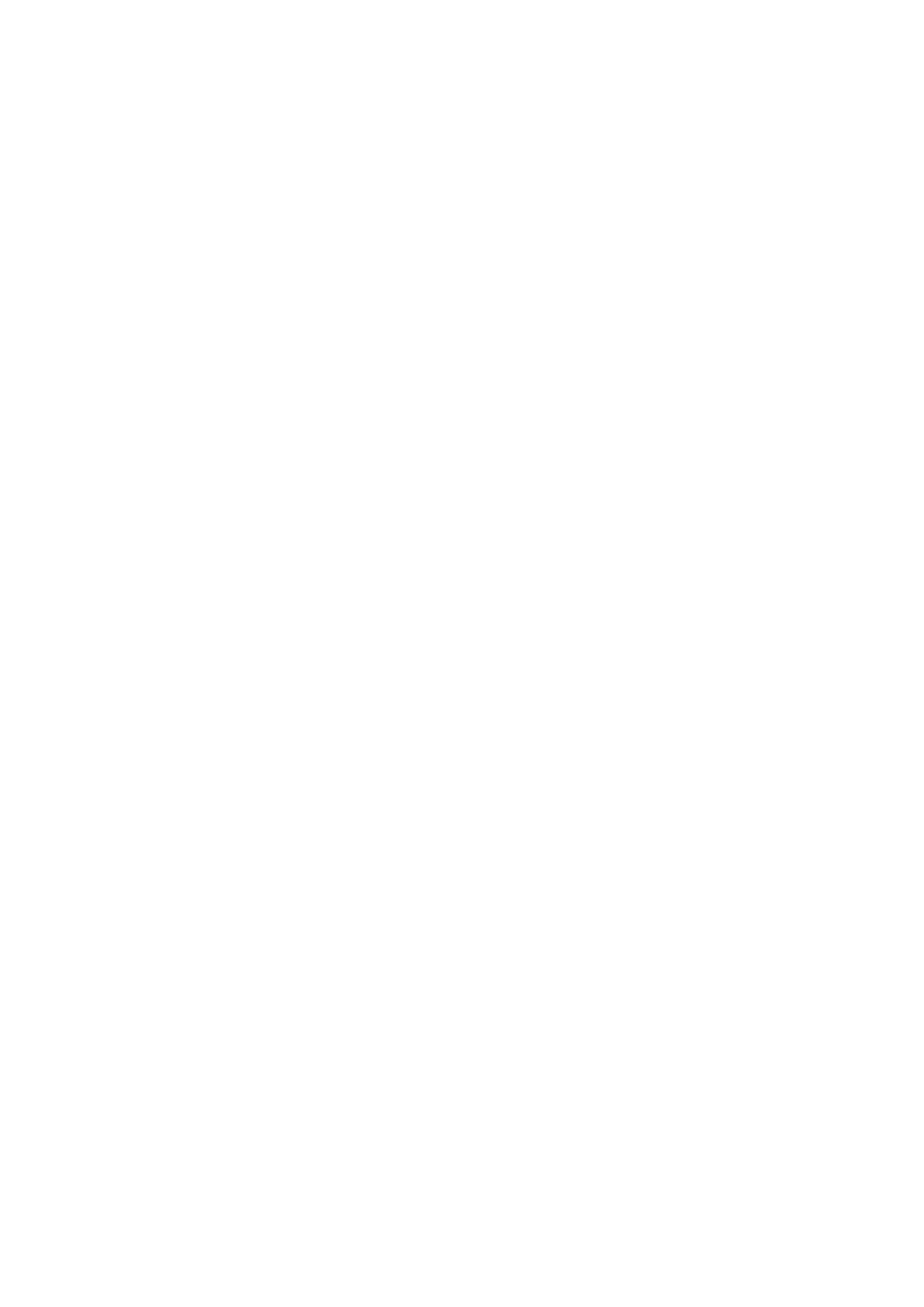## <span id="page-28-0"></span>**Study area, Datasets and Tools**

#### <span id="page-28-1"></span>**3.1 Section 1**

Some text goes here...

#### <span id="page-28-2"></span>**3.1.1 Subsection 1**

Some text goes here...

#### <span id="page-28-3"></span>**SubSubSection 1**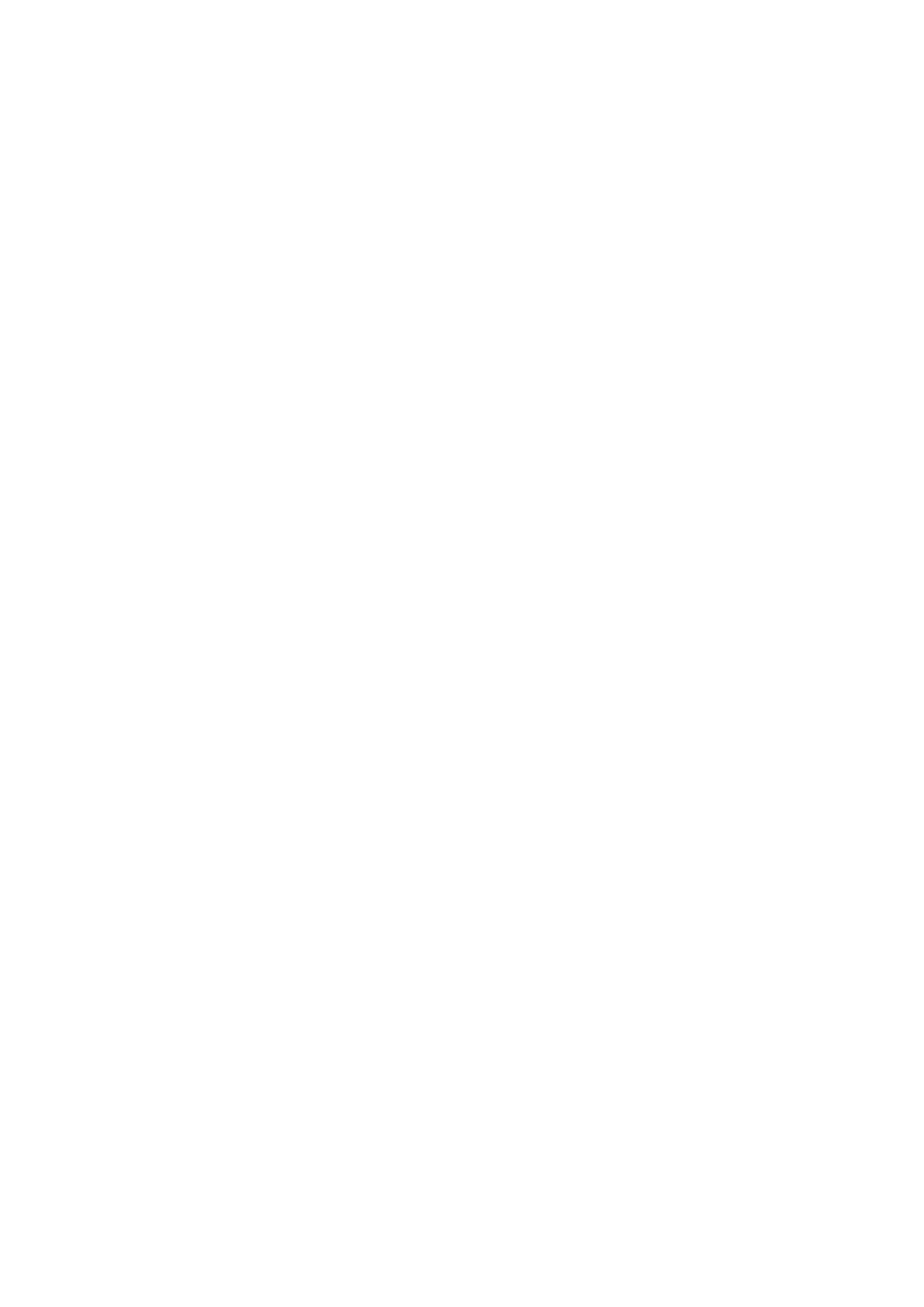## <span id="page-30-0"></span>**Methodology**

#### <span id="page-30-1"></span>**4.1 Section 1**

Some text goes here...

#### <span id="page-30-2"></span>**4.1.1 Subsection 1**

Some text goes here...

#### <span id="page-30-3"></span>**SubSubSection 1**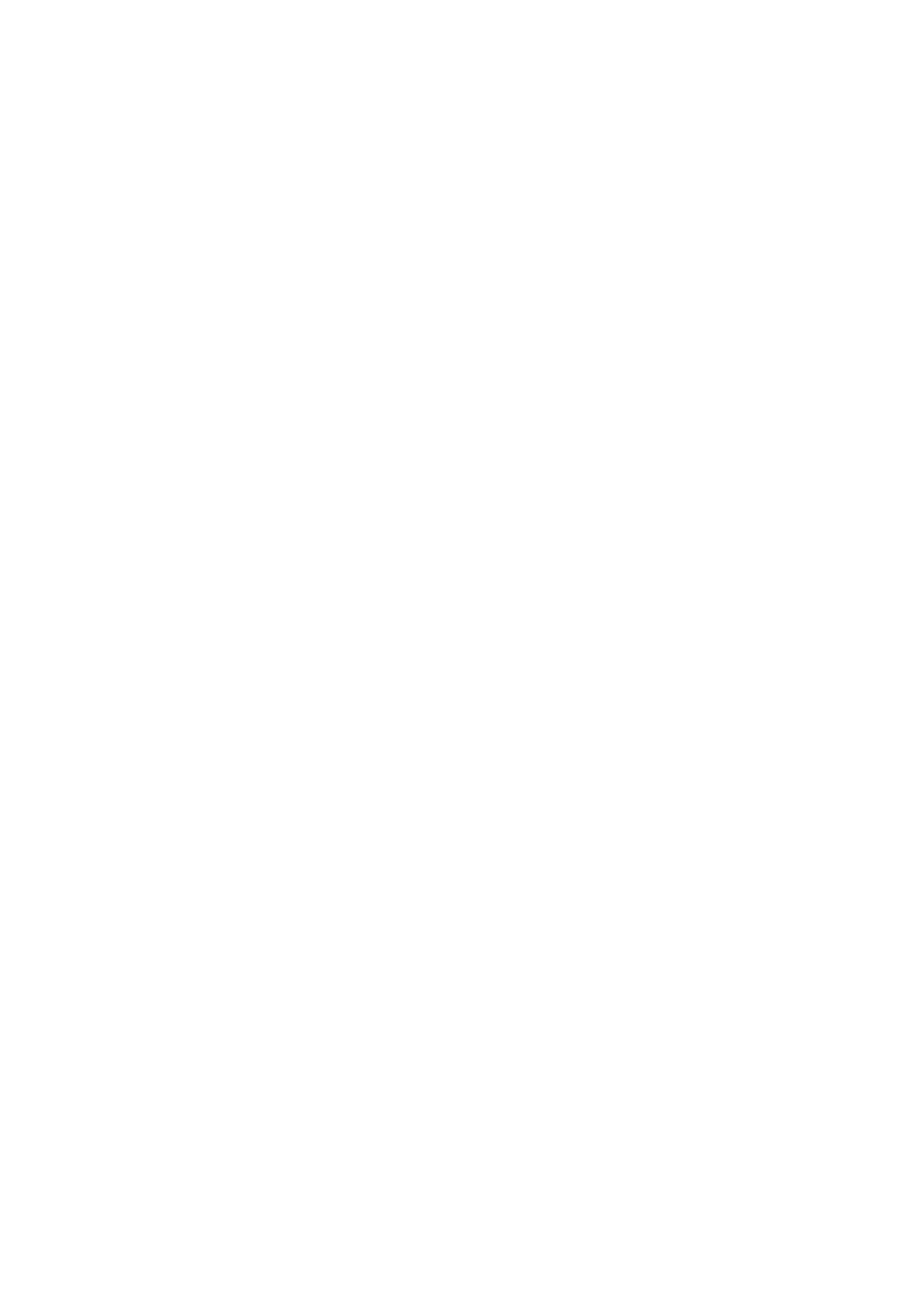## <span id="page-32-0"></span>**Results and Discussion**

<span id="page-32-4"></span>The table can be referred to by Table [5.1.](#page-32-4)

TABLE 5.1: Sample Table

| Header 1              | Header 2 |
|-----------------------|----------|
| Row 1 Col 1 Row 1 Col |          |

#### <span id="page-32-1"></span>**5.1 Section 1**

Some text goes here...

#### <span id="page-32-2"></span>**5.1.1 Subsection 1**

Some text goes here...

#### <span id="page-32-3"></span>**SubSubSection 1**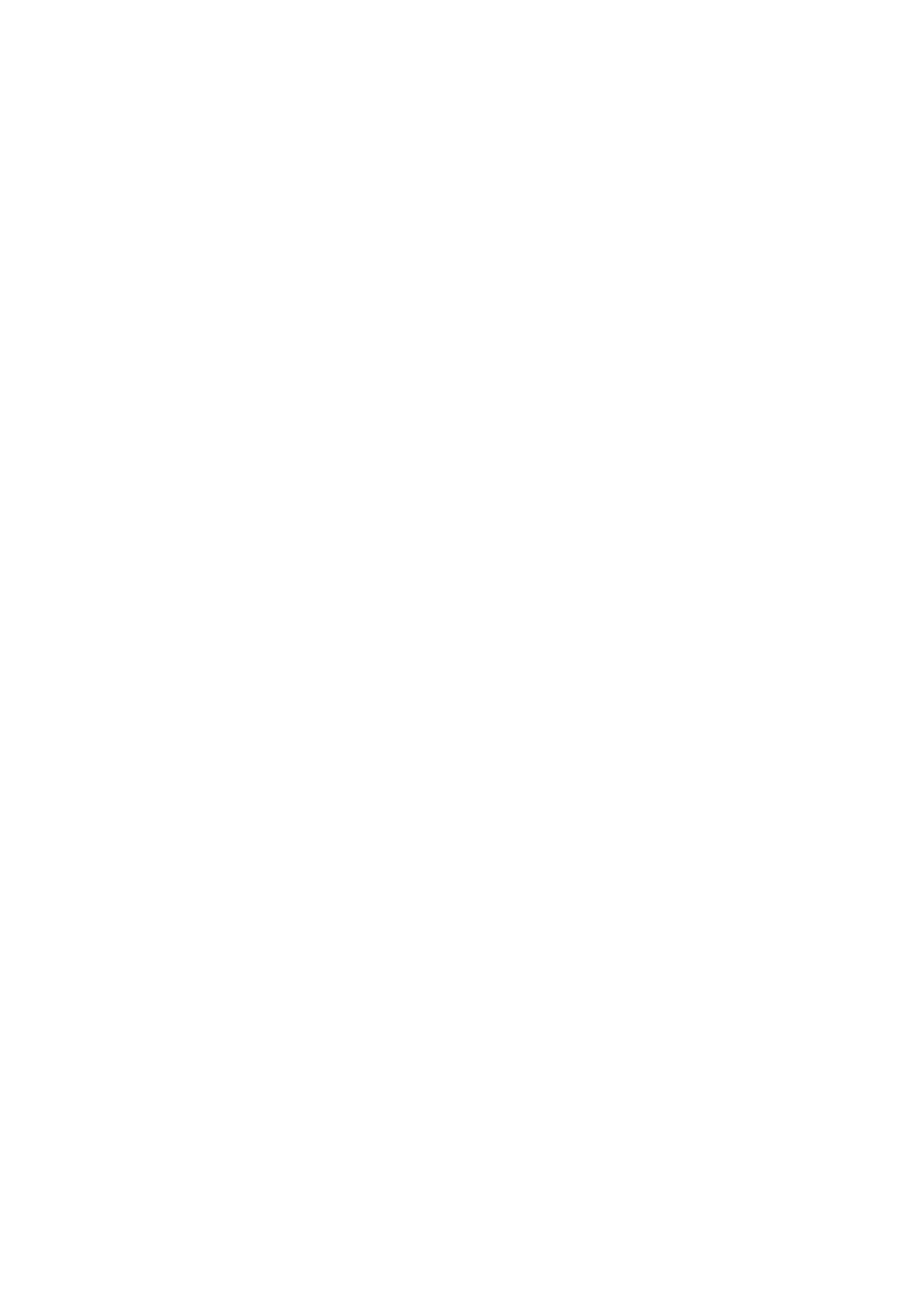## <span id="page-34-0"></span>**Summary and Conclusion**

#### <span id="page-34-1"></span>**6.1 Section 1**

Some text goes here...

#### <span id="page-34-2"></span>**6.1.1 Subsection 1**

Some text goes here...

#### <span id="page-34-3"></span>**SubSubSection 1**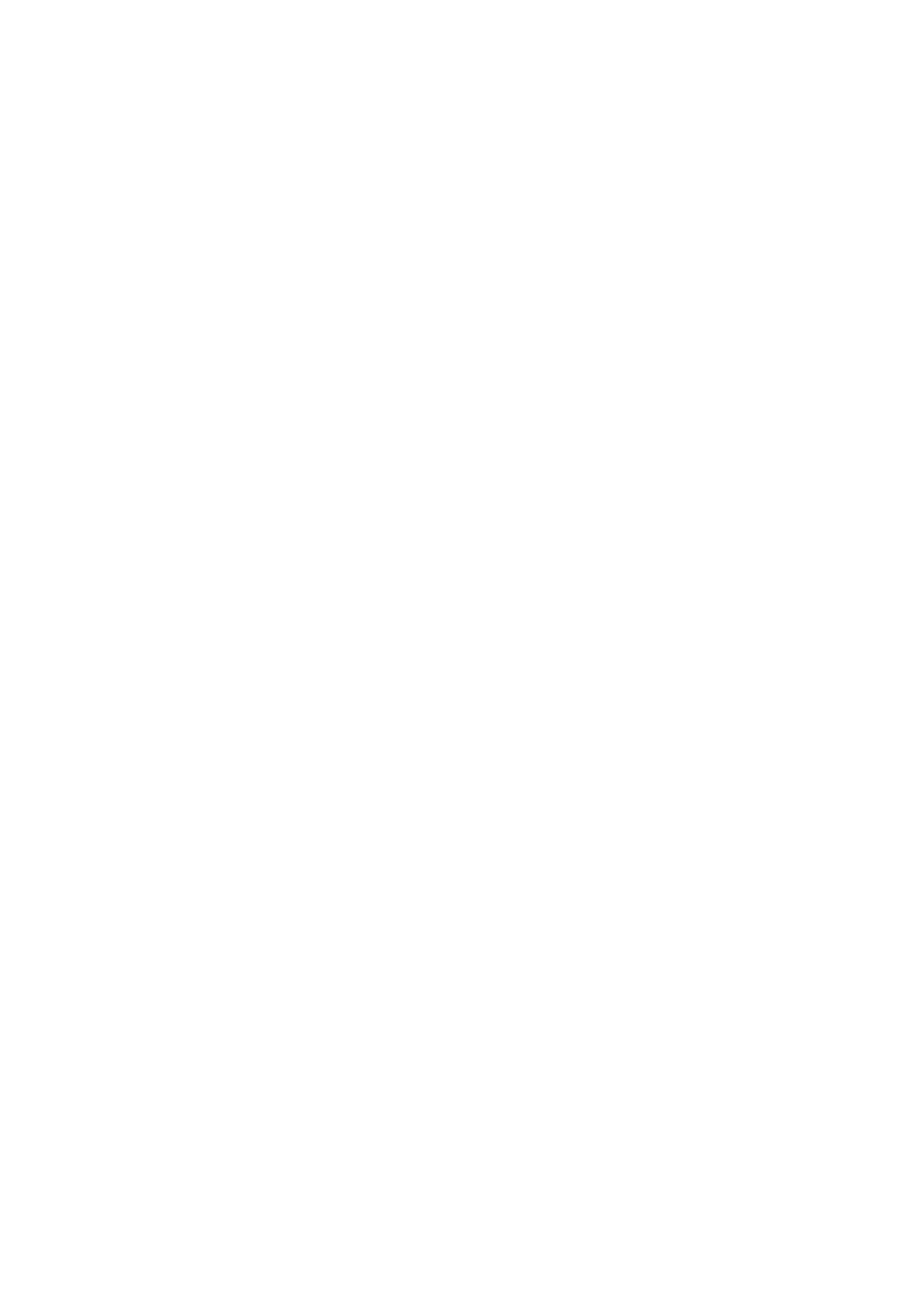## <span id="page-36-0"></span>**Appendix A**

## **Appendix A**

Some text here